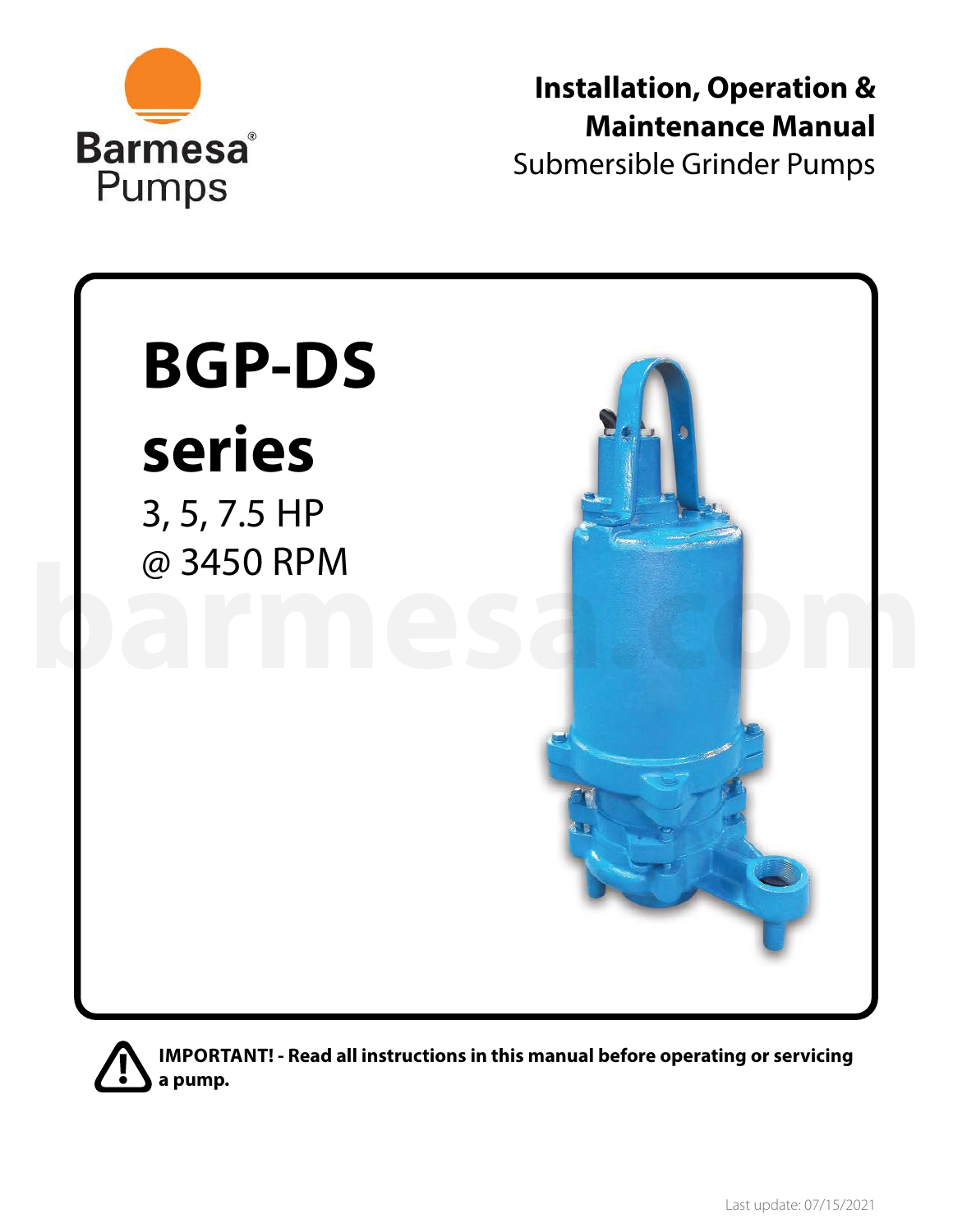Before installation, read the following instructions carefully. Failure to follow instruction and safety information could cause serious bodily injury, death and/or property damage. Each Barmesa product is carefully inspected to insure proper performance. Closely following these instructions will eliminate potential operating problems, assuring years of trouble-free service.

 **"Danger" indicates an DANGER imminently hazardous situation which, if not avoided, WILL result in death or serious injury.**

**WARNING "Warning" indicates an imminenty hazardous situation which, if not avoided, MAY result in death or serious injury.**

**"Caution" indicates a CAUTION potentially hazardous situation which, if not avoided, MAY result in minor or moderate injury.**

**IMPORTANT! - Barmesa Pumps is not responsible for losses, injury or death resulting from failure to observe these safety precautions, misuse, abuse or misapplication of pumps or equipment.**

**A L L R E T U R N E D P R O D U C T S M U S T B E CLEANED, SANITIZED, OR DECONTAMINATED PRIOR TO S H I P M E N T , T O I N S U R E E M P L O Y E E S W I L L N O T B E EXPOSED TO HEALTH HAZARDS IN HANDLING SAID MATERIAL. ALL A P P L I C A B L E L A W S A N D R E G U L AT I O N S S H A L L A P P LY.**

**WARNING** Bronze/brass fitted pumps may contain levels higher than considered safe for potable water systems. Government agencies have determined that leaded copper alloys should not be used in potable water applications.

**WARNING** Installation, wiring, and junction connections must be in accordance with the National Electric Code and all applicable state and local codes. Requirements may vary depending on usage and location.

**WARNING** | nstallation and servicing is to be conducted by qualified personnel only.



Keep clear of suction and discharge openings. Do not insert fingers in pump with

power connected; the rotating cutter and/or impeller can cause serious injury.



Always wear eye protection when working on pumps. Do not wear loose clothing that

may become entangled in moving parts.



**DANGER** Pumps build up heat and pressure during operation. Allow time for pumps to cool

before handling or servicing the pump or any accessory items associated with or near the pump.

**DANGER** This pump is not intended for use in swimming pools or water  $\blacksquare$  installations where there is human contact with pumped fluid.



**DANGER** Risk of electric shock. To reduce risk of electric shock, always disconnect pump from power source before

handling. **Lock out power and tag.**

**WARNING Do not** use these pumps in water over 104º F. **Do not** exceed manufacturers recommended maximum performance, as this could cause the motor to overheat.

**DANGER** Do not lift, carry or hang pump by the electrical cables. Damage to the  $\mathsf I$  electrical cables can cause shock, burns or death. **Never** handle connected power cords with wet hands. Use appropriate lifting device.

**WARNING** <code>Sump</code> and <code>sewage </code> pumps often handle materials which could cause illness or disease. Wear adequate protective clothing when working on a used pump or piping. Never enter a basin after it has been used.



**DANGER** Failure to permanently ground the pump, motor and controls before connecting  $\Box$  to power can cause shock, burns or death.

**DANGER** These pumps are not to  $\frac{1}{2} \frac{d}{dx}$  be installed in locations  $f$  classified as hazardous in  $\sum$  accordance with the National Electric Code, ANSI/NFPA 70.

**WARNING** Do not introduce into any sewer, either directly, or through a kitchen waste disposal unit or toilet: seafood shells, aquarium gravel, cat litter, plastic objects (toys, utensils, etc.), sanitary napkins or tampons, diapers, rags, disposable wipes or cloth, medications, flammable material, oil or grease, strong chemicals, gasoline. **barms of the particular and the sealing of the sealing of the sealing of the sealing of the sealing of the sealing of the sealing of sealing of sealing of sealing of sealing of sealing of sealing of sealing of sealing of** 

> IMPORTANT! - Prior to installation, record Model Number, Serial, Amps, Voltage, Phase and HP from pump name plate for the future reference. Also record the Voltage and Current Readings at Startup:

| 1 Phase Models          |             |  |  |  |  |
|-------------------------|-------------|--|--|--|--|
| Amps:                   | Volts:      |  |  |  |  |
| 3 Phase Models          |             |  |  |  |  |
| Amps L1-2:              | Volts L1-2: |  |  |  |  |
| Amps L <sub>2</sub> -3: | Volts L2-3: |  |  |  |  |
| Amps L3-1:              | Volts L3-1: |  |  |  |  |



PHASE: \_\_\_\_\_\_ HP: \_\_\_\_\_\_\_\_\_\_\_\_\_\_\_\_ \_\_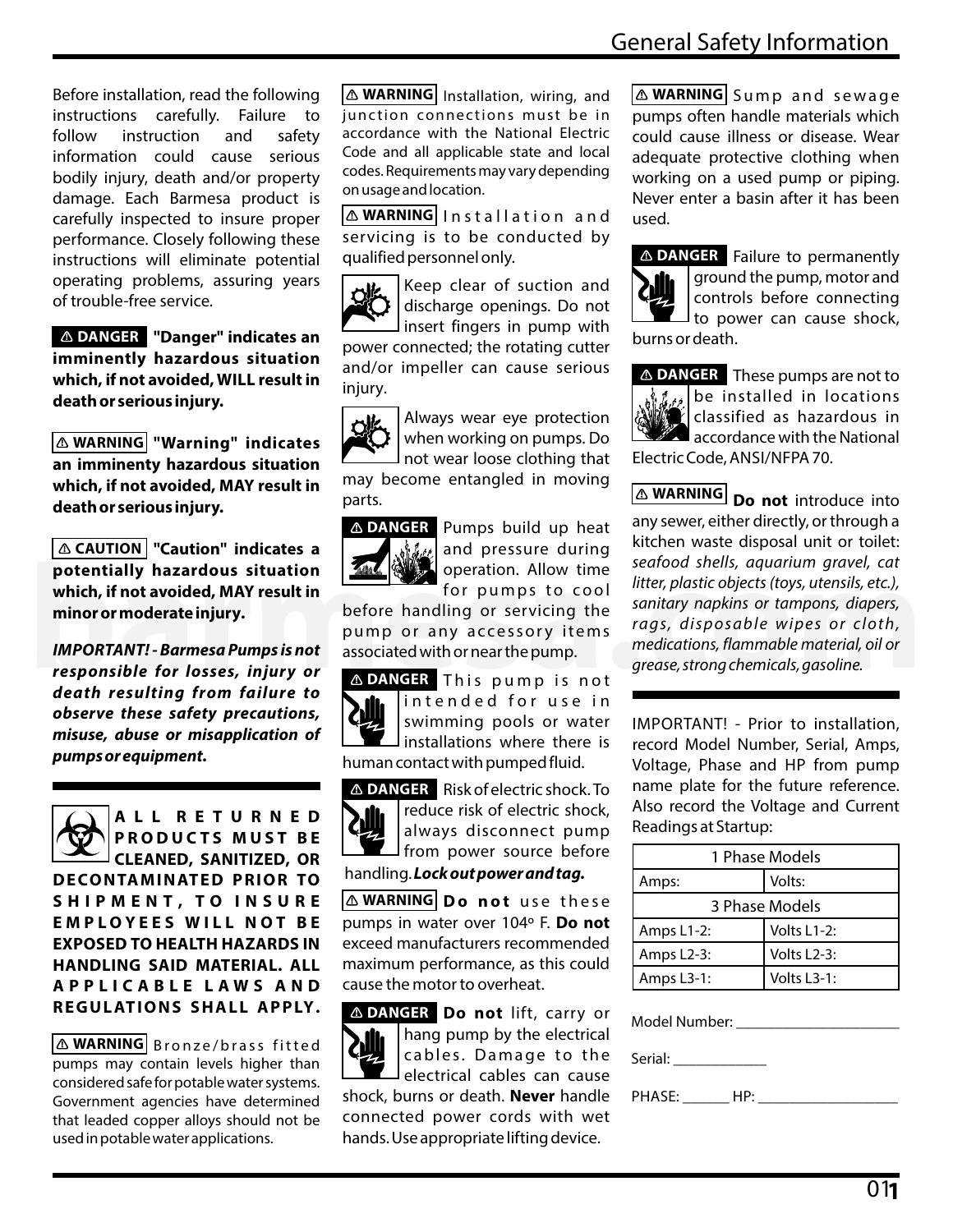| <b>DISCHARGE:</b><br><b>LIQUIDTEMPERATURE:</b><br><b>VOLUTE:</b><br><b>MOTOR HOUSING:</b><br><b>SEAL PLATE:</b><br><b>IMPELLER:</b> | 2" NPT, vertical.<br>$104^{\circ}$ F (40 $^{\circ}$ C) max.<br>Cast iron ASTM A-48 class 30.<br>Cast iron ASTM A-48 class 30.<br>Cast iron ASTM A-48 class 30.<br>10 vane, vortex, with vanes on back side, dynamically balanced. Cast iron ASTM A-<br>48 class 30. |
|-------------------------------------------------------------------------------------------------------------------------------------|---------------------------------------------------------------------------------------------------------------------------------------------------------------------------------------------------------------------------------------------------------------------|
|                                                                                                                                     | Radial cutter: hardened 440C, stainless steel, hardness Rockwell C-55.                                                                                                                                                                                              |
|                                                                                                                                     | <b>Shredding ring:</b> hardened 440C, stainless steel, hardness Rockwell C-55.                                                                                                                                                                                      |
| <b>SHAFT:</b>                                                                                                                       | 420 series stainless steel.                                                                                                                                                                                                                                         |
| <b>SQUARE RINGS:</b>                                                                                                                | Buna-N.                                                                                                                                                                                                                                                             |
| <b>PAINT:</b>                                                                                                                       | Air dry enamel, water based.                                                                                                                                                                                                                                        |
| <b>SEAL:</b>                                                                                                                        | Double mechanical, oil lubricated. Silicon carbide outboard, carbon ceramic<br>inboard seal, with stainless steel hardware.                                                                                                                                         |
| <b>HARDWARE:</b>                                                                                                                    | Stainless steel.                                                                                                                                                                                                                                                    |
| <b>CORD ENTRY:</b>                                                                                                                  | 40 ft of neoprene cord, sealed against moisture.                                                                                                                                                                                                                    |
| <b>BEARINGS:</b>                                                                                                                    | Ball, single row, oil lubricated.                                                                                                                                                                                                                                   |
| <b>MOTOR:</b>                                                                                                                       | <b>Single phase:</b> NEMA L, capacitor start/run, oil filled, with overload protection in<br>motor.                                                                                                                                                                 |
|                                                                                                                                     | Three phase: NEMA B, oil filled. Requires overload protection to be included in<br>control panel. Class F insulation.                                                                                                                                               |
| <b>MOISTURE SENSOR:</b>                                                                                                             | Normally open (N/O) included, requires relay in control panel.                                                                                                                                                                                                      |
| <b>OPTIONAL EQUIPMENT:</b>                                                                                                          | Additional cord, tungsten carbide seal, slide rail coupling (SRC-2).                                                                                                                                                                                                |

| <b>MODEL</b>    |     |     | <b>HP VOLTS PHASE</b> | <b>RPM</b> | <b>MAX</b> | <b>LOCKED</b>                        |   |       |               | <b>NEMAL CORDI CORDI WEIGHT</b> |
|-----------------|-----|-----|-----------------------|------------|------------|--------------------------------------|---|-------|---------------|---------------------------------|
|                 |     |     |                       |            |            | (nominal)   AMPS   ROTOR AMPS   CODE |   | SIZE  |               | TYPE (pounds)                   |
| <b>BGP302DS</b> | 3   | 230 |                       | 3450       | 23         | 75                                   | G | 10/4C | SO.           | 188                             |
| <b>BGP303DS</b> | 3   | 230 | 3                     | 3450       | 13         | 56.6                                 | K | 10/4C | SO.           | 188                             |
| <b>BGP304DS</b> | 3   | 460 | 3                     | 3450       | 6.5        | 28.3                                 | Κ | 10/4C | <b>SO</b>     | 188                             |
| BGP502DS        | 5   | 230 |                       | 3450       | 39         | 117                                  | H | 8/4C  | <b>SO</b>     | 199                             |
| <b>BGP503DS</b> | 5   | 230 | 3                     | 3450       | 20         | 81.4                                 | L | 10/4C | SO            | 199                             |
| BGP504DS        | 5   | 460 | 3                     | 3450       | 10         | 40.7                                 | L | 10/4C | <sub>SO</sub> | 199                             |
| BGP753DS 7.5    |     | 230 | 3                     | 3450       | 24         | 102                                  |   | 10/4C | SO.           | 203                             |
| BGP754DS        | 7.5 | 460 | 3                     | 3450       | 12         | 51                                   |   | 10/4C | <b>SO</b>     | 203                             |

The moisture cord and/or temperature cord is size 18/5, type SO, Ø0.485", for all models.

 $4.50"$ 



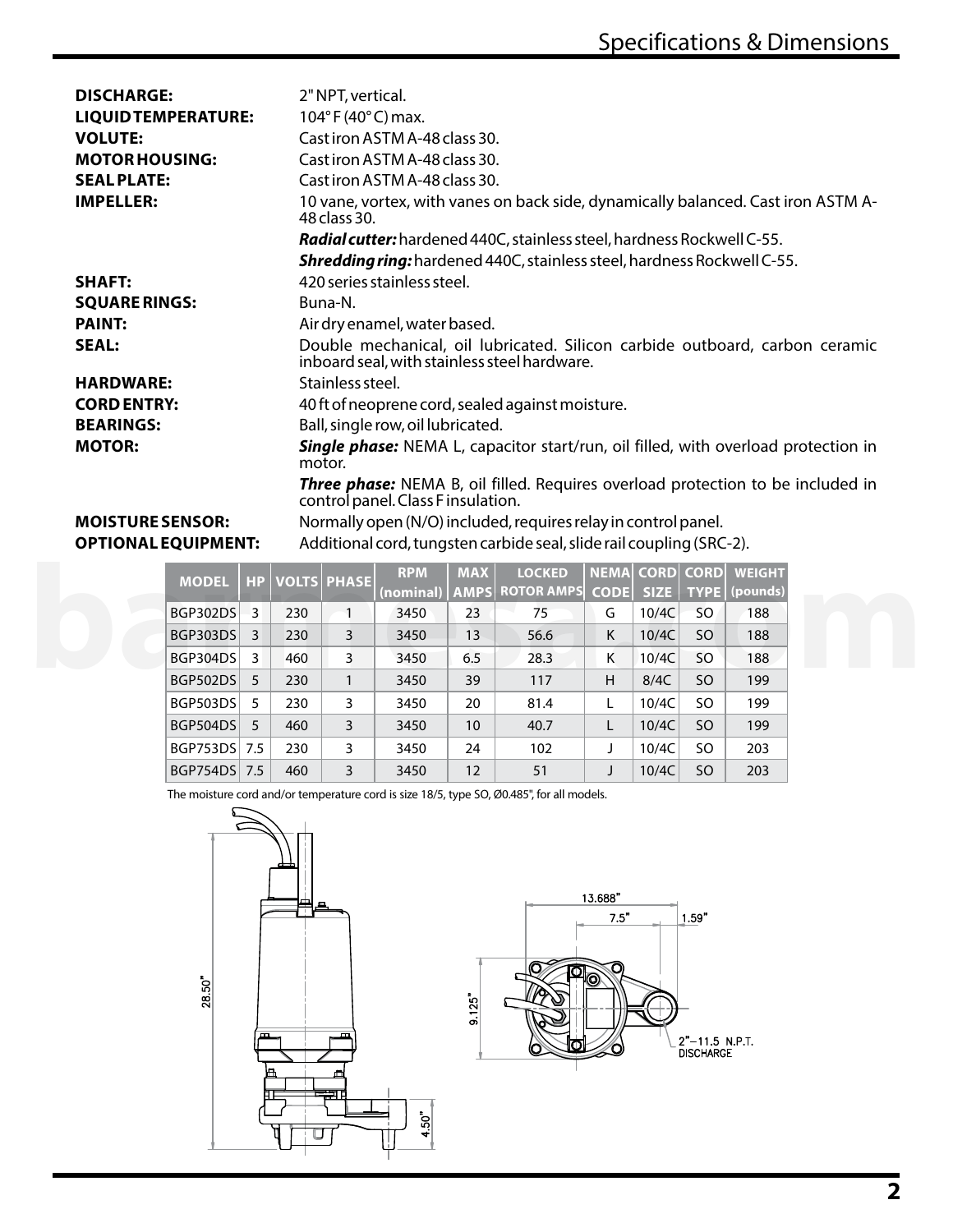# 4**Receiving inspection**

Upon receiving the pump, it should be inspected for damage or shortages. If damage has occurred, file a claim immediately with the company that delivered the pump. If the manual is removed from the packaging, do not lose or misplace.

# 4**Storage**

Any product that is stored for a period longer than six (6) months from the date of purchase should be bench tested prior to installation. A bench test consists of, checking the impeller to assure it is free turning and a run test to assure the motor (and switch if provided) operate properly.

# 4**Controls**

BGP series grinders require a separate approved pump control device or panel for automatic operation. Be sure the electrical specification of the control selected properly match the electrical specifications of the pump. separate approved pump control<br>device or panel for automatic<br>operation. Be sure the electrical These pumps are recommended for level can be changed. One cycle of<br>specification of the control selected use in a sump, basin o

# 4**Submergence**

The pump should always be operated in the submerged condition. The minimum sump liquid level should never be less than above the pump's volute (See Figure 1).





# 4**Location**

The grinder pump is designed to fit in basin or wetwell by using a slide rail coupling (SRC-2).

# 4**Installation**

There are several methods of installing grinder pumps. See contract plans and/or specification: A slide rail in a package system or concrete wet well is the most common, which allows the pump(s) to be installed or removed without requiring personnel to enter the wet well.

These pumps are recommended for use in a sump, basin or lift station. The sump, basin or lift station shall be sealed and vented in accordance with local plumbing codes. **This pump is designed to pump grinder or wastewater, non-explosive and non-corrosive liquids and shall NOT be installed in locations classified as hazardous in accordance with the National Electrical Code (NEC) ANSI/NFPA 70 or Canadian Electric Code (CEC).** The pump should never be installed in a trench, ditch, or hole with a dirt bottom. The legs will sink into the dirt and the suction will become plugged.

The installation should be at a sufficient depth to ensure that all plumbing is below the frost line. If this is not feasible, remove the check valve and size the basin to accommodate the additional backflow volume.

# 4**Discharge Piping**

Discharge piping should be as short as possible and sized no smaller than the pump discharge. **Do not reduce the discharge pipe size below that which is provided on the pump.** Both a check valve and a shut-off valve are recommended for each pump. The check valve is used to prevent backflow into the sump. The shut-off valve is used to manually stop system low during pump servicing.

# 4**Liquid Level Controls**

The level control(s) should be mounted on the discharge piping, a cable rack or float pole. The level control should have adequate clearance so it cannot hang up in it's swing and that the pump is completely submerged when the level control is in the "Off " mode. By adjusting the cord tether the control level can be changed. One cycle of operation should be observed, so that any potential problems can be corrected.

It is recommended that the level control float should be set to insure that the liquid in the sump never drops below the top of the motor housing or a minimum level of 10 inches above the basin floor.

## 4**Electrical Connections Power cable:**

The power cable mounted to the pump must not be modified in any way except for shortening to a specific application. Any splice between the pump and the control panel must be made in accordance with the electric codes. It is recommended that a junction box, if used, be mounted outside the sump or be of at a minimum Nema 4 construction if located within the wet well. **DO NOT USE THE POWER CABLE TO LIFT PUMP.**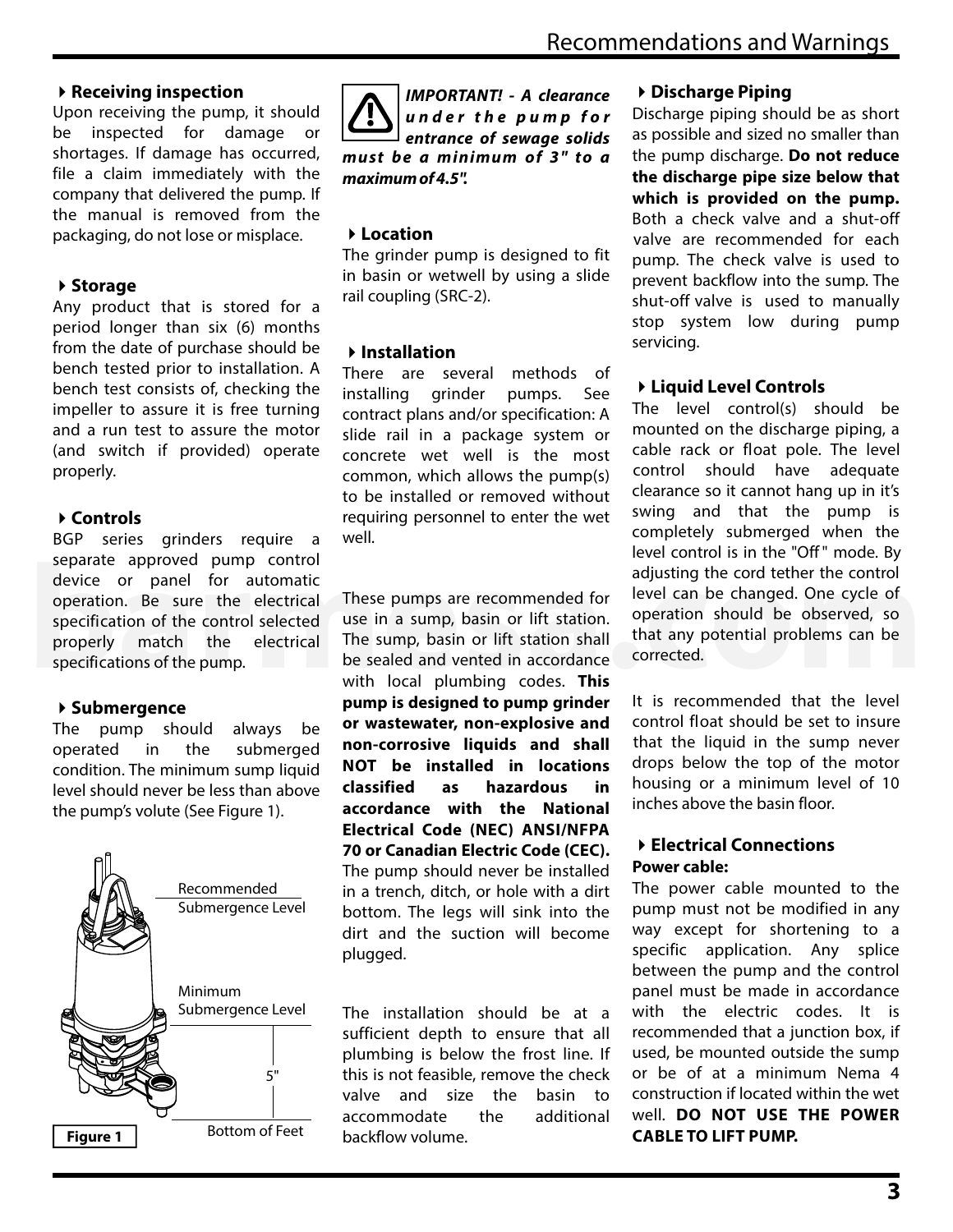Always rely upon a Certified Electrician for installation.

## **Thermal Protection:**

The normally closed (N/C) over temperature sensor is embedded in the motor windings and will detect excessive heat in the event an overload condition occurs. The thermal sensor will trip when the windings become too hot and will automatically reset when the pump motor cools to a safe temperature. It is recommended that the thermal sensor be connected in series to an alarm device to alert that an overtemperature condition and/or motor starter coil to stop pump.

In the event of an overtemperature, the source of this condition should be determined and repaired immediately. Thermal protection shall not be used as a motor overload device. A separate motor overload device must be provided in accordance with NEC code. be determined and repaired **MAINTENANCE SHOULD BE**<br>
immediately. Thermal protection **PERFORMED AS SOON AS**<br>
shall not be used as a motor overload<br>
device. A separate motor overload<br>
device must be provided in **Wire Size:**<br>

## **DO NOT ALLOW THE WARNING PUMP TO CYCLE OR RUN IF AN OVERLOADCONDITIONOCCURS.**

If current through the temperature sensor exceeds the values listed, an intermediate control circuit relay must be used to reduce the current or the sensor will not work properly.

| <b>TEMPERATURE SENSOR ELECTRICAL</b> |            |         |  |  |  |  |
|--------------------------------------|------------|---------|--|--|--|--|
| <b>RATINGS</b>                       |            |         |  |  |  |  |
| Volts                                | Continuous | Inrush  |  |  |  |  |
|                                      | Amperes    | Amperes |  |  |  |  |
| 110-120                              | 3.00       | 30.0    |  |  |  |  |
| 220-240                              | 1.50       | 15.0    |  |  |  |  |
| 440-480                              | 0.75       | 7.5     |  |  |  |  |
| 600                                  | 0.60       | 6.0     |  |  |  |  |

**Moisture Sensors -** A normally open (N/O) sensor rated of 1 watt @330K ohms, 500 volt, is installed in the pump seal chamber which will detect any moisture present. It is recommended that this detector be wired in series to an alarm device or motor starter coil to alert the operator that a moisture detect has occurred. In the event of a moisture detect, check the individual moisture sensor probe leads for continuity,  $(\infty)$ resistance =  $no$  moisture) and the  $\mu$ iunction box/control box for moisture content.

These situations may induce a false signal in the moisture detecting circuit. If none of the above test prove conclusive, the pump(s) should be pulled and the source of the failure repaired. **IF A MOISTURE DETECT HAS OCCURRED MAINTENANCE SHOULD BE PERFORMED AS SOON AS POSSIBLE!**

#### **Wire Size:**

If longer power cable is required consult a qualified electrician for proper wire size.

## 4**Pre-Operation**

- 1. **Check Voltage and Phase**  Compare the voltage and phase information stamped on the pump name plate.
- 2. **Check Pump Rotation -** Improper motor rotation can result in poor pump performance and can damage the motor and/or pump. Check rotation on three phase units by momentarily applying power and observe the "kickback".

Kickback should always be in a counter-clockwise direction as viewed from motor end or opposite to impeller rotation. Impeller rotation is counter-clockwise as viewed from bottom of pump.



3. **Name Plate -** Record the information from the pump name plate to drawing in front of manual for future reference.

4. **Insulation Test -** An insulation (megger) test should be performed on the motor. Before the pump is put into service. The resistance values (ohms) as well as the voltage (volts) and current (amps) should be recorded.

5. **Pump-Down Test -** Be sure pump has been properly wired, lowered into the basin, sump or lift station, check the system by filling with liquid and allowing the pump to operate through its pumping cycle. The time needed to empty the system, or pump-down time along with the volume of water, should be recorded.

## 4**Maintenance**

No lubrication or maintenance is required. Perform the following checks when pump is removed from operation or when pump performance deteriorates:

- a) Inspect motor chamber for oil level and contamination.
- b) Inspect impeller and body for excessive build-up or clogging.
- c) Inspect motor, bearings and shaft seal for wear or leakage.

## 4**Servicing**

NOTE: Item numbers in ( ) refer to Figure 7 and 8.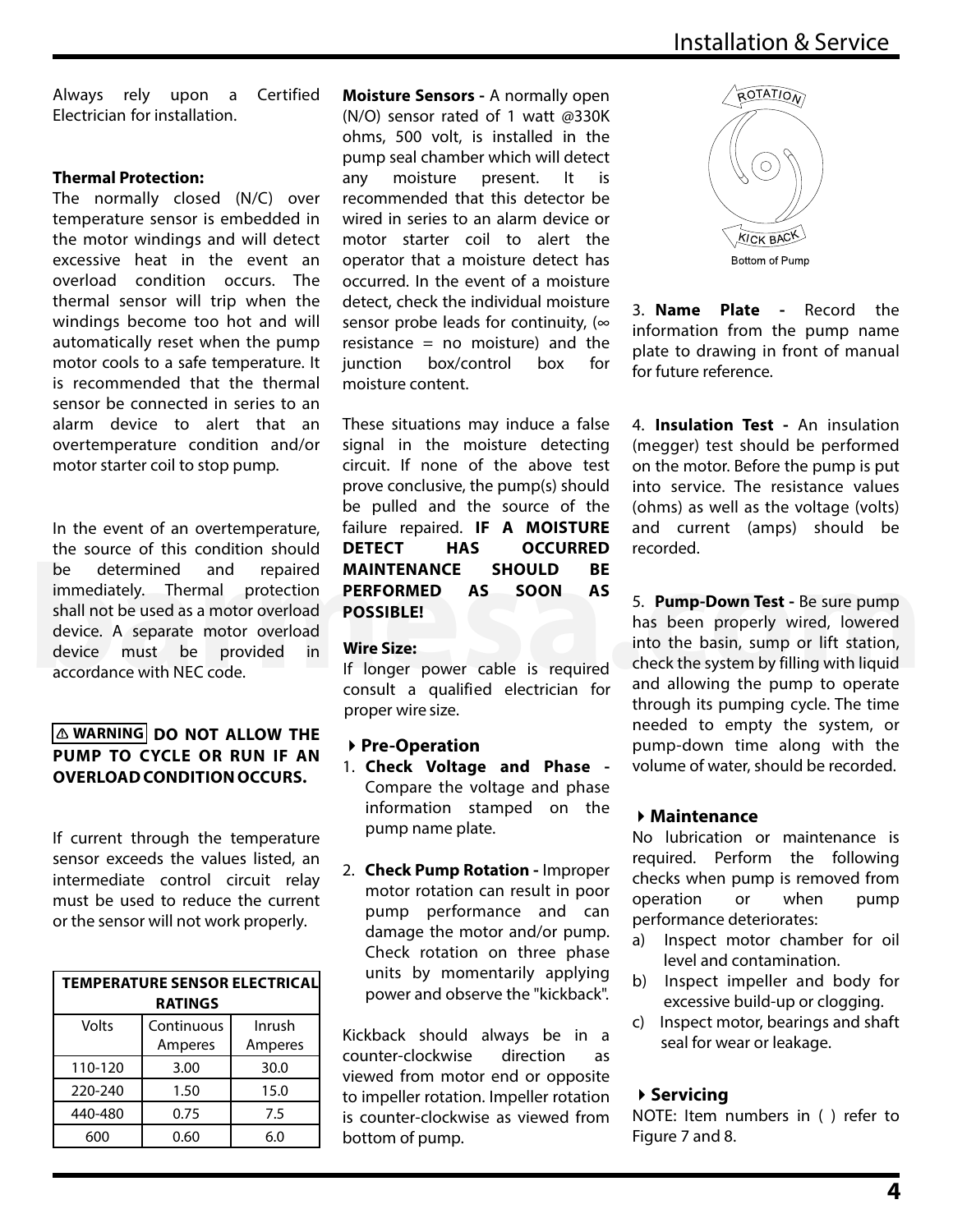**Cooling Oil -** Anytime the pump is removed from operation, the cooling oil in the motor housing should be checked visually for oil level and contamination. To check oil, set unit upright. Remove pipe plug (30) from housing (8). With a flashlight, visually inspect the oil in housing (8) to make sure it is clean and clear, light amber in color and free from suspended particles. Milky white oil indicates the presence of water. Oil level should be just above the motor when pump is in vertical position.

#### **Oil Testing**

- Drain oil into a clean, dry container by placing pump on it's side, remove pipe plug (30), from housing (8).
- Check oil for contamination using an oil tester with a range to 30 kilovolts breakdown.
- If oil is found to be clean and uncontaminated (measuring above 15 kV breakdown), refill the housing.
- If oil is found to be dirty or contaminated (or measures below 15 kV breakdown), the pump must be carefully inspected for leaks at the shaft seal, cable assembly, square ring and pipe plug, before refilling with oil. To locate the leak, perform a pressure test.

After leak is repaired, dispose of old oil properly, and refill with new oil.

#### **Pressure Test**

**If oil has been drained -** Remove pipe plug (30) from housing (8). Apply pipe sealant to pressure gauge assembly and tighten into hole. Pressurize motor housing to 10 PSI. Use soap solution around the sealed areas and inspect joints for "air bubbles".

If, after five minutes, the pressure is still holding constant, and no "bubbles" are observed, slowly bleed the pressure and remove the gauge assembly. Replace oil. Leek must be located and repaired if pressure does not hold.

## **Pressure Test**

**If oil has NOT been drained -** Oil should be at normal level. Remove pipe plug (30) from housing (8). Apply pipe sealant to pressure gauge assembly and tighten into hole. Pressurize motor housing to 10 PSI.

Use soap solution around the sealed areas above the oil level and inspect joints for "air bubbles". For sealed areas below oil level, leeks will seep oil. If, after five minutes, the pressure is still holding constant, and no "bubbles" /oil seepage is observed, slowly bleed the pressure and remove the gauge assembly. Replace oil. Leek must be located and repaired if pressure does not hold.





Pressure builds up extremely fast, increase pressure by "TAPPING" air nozzle. Too much pressure will damage seal. **DO NOT exceed 10 PSI in housing and 20-25 PSI in seal chamber.**

**Seal Chamber -** Set pump on its side with fill plug (30) downward, remove plug (30) and drain all oil from seal chamber. Apply pipe sealant to pressure gauge assembly and tighten into hole in intermediate coupling (5). Pressurize seal chamber to 10 PSI. and check for leaks.

## **Oil Replacement**

**Motor Housing** - Drain all oil (if not already done so) from motor housing and dispose of properly per Local and Environmental Standards.

Set pump upright and refi ll with new cooling oil, see "Cooling Oil" chart. Fill to just above motor as an air space must remain in the top of the motor housing to compensate for oil expansion. Apply pipe thread compound to threads of pipe plug (30) then assemble to motor housing (8).

**Seal Chamber -** Drain all oil (if not already done so) from seal chamber and dispose of properly per Local and Environmental Standards. Place pump on its side with plug (30) upward, and refill with new oil, see "Cooling Oil" chart. Apply pipe thread compond to threads of pipe plug (30) and assemble to intermediate coupling (5). **bareadomy** 30 kilovolts breakdown.<br> **a** and to be clean and the gauge assembly. Replace oil. Leek<br>
into the sauting the gauge assembly. Replace oil. Leek<br>
above 15 kV breakdown), refill<br>
the housing.<br> **barmes** and repaire



**DO NOT** overfill oil. Overfilling of housing with oil can create excessive and dangerous hydraulic pressure which can destroy the pump and create a hazard.

Overfilling oil voids warranty.

| <b>Cooling Oil</b><br><b>Recommended Supplier/Grade</b> |                  |  |  |  |  |
|---------------------------------------------------------|------------------|--|--|--|--|
| RР                                                      | Enerpar SE100    |  |  |  |  |
| Conoco                                                  | Pale Parafin 22  |  |  |  |  |
| Mobile                                                  | D.T.E. Oil Light |  |  |  |  |
| <b>Shell Canada</b>                                     | Transformer-10   |  |  |  |  |
| Texaco                                                  | Diala-Oil-AX     |  |  |  |  |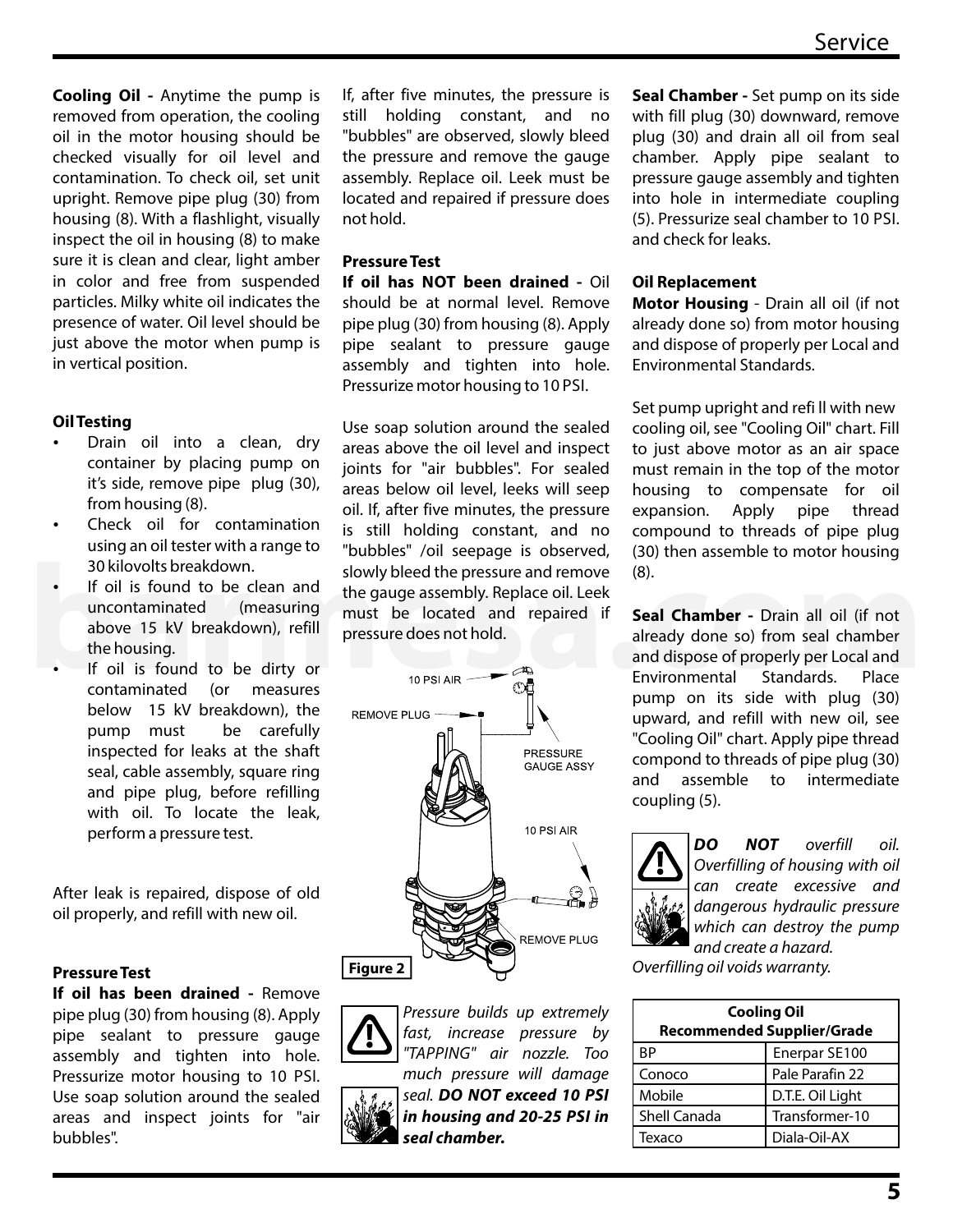#### 4**Disassembly**

**Cutter -** Lay pump on its side and remove the cutter retaining screw (29) and washer (28). A small amount of heat may be needed to loosen screw. **DO NOT** overheat. Wedge a fl at screwdriver between cutter and shredding ring and remove screw. With a hammer and punch, tap the cutter (27) counter-clockwise to remove.

## **CAUTION** Cutter edges are very **SHARP. Cutter must be removed before removing volute.**

**Volute -** Remove hex nuts (25) and washers (9) from studs (26) and remove volute (23) and square ring (24) from pump.

**Shredding Ring -** To replace or reverse the shredding ring (20), remove allen screws (22) and lift throat (21) from volute (23) then press out using an arbor press.The shredding ring (20) can be pressed out and reversed when cutting edges dull.

**Impeller** - Remove impeller (18) by turning counter-clockwise while holding the motor shaft stationary with a screwdriver. NOTE: Seal spring is relaxed with impeller removed, some oil may seep from seal cavity. **Do not** store pump without impeller in place.

**Outer Seal -** Handle seal parts with care. Remove seal (34) spring and rotating member from shaft. Examine all seal parts. Inspect contact faces for signs of uneven wear tracks on stationary, chips and scratches on either seal face. **DO NOT interchange seal components, replace the entire shaft seal (34).**

**Seal Plate -** Remove cap screws (35) and washers (38) from seal plate (19). Remove seal plate (19) and square ring (24) from intermediate coupling (5). With flat screwdriver, press out seal (34) stationary member. Inspect square ring (24) for cuts or abrasions.

**Cable Assemblies -** Remove Hex plugs (13B) and (14B), washers (13C) and (14C) and gromeents (13D) and (14D) from conduit box (11).

**Motor -** Remove pipe plug (30) and drain oil if not already done so. Position pump upright using blocks or pvc pipe to avoid resting pump on the shaft. Remove cap screws (15) and lockwashers (16) from cable box assembly (11) and slide conduit box up the cords until motor lead wires are exposed. Disconnect connectors (17) from motor leads wires to remove cable assemblies (13) and (14). Remove ground screw (31). Remove and inspect o-ring (12).

Remove cap screws (10) and lockwashers (9) from motor housing (8). Vertically lift motor housing (8) from intermediate coupling (5) along with square ring (7), replace if cut or damaged. Remove motor bolts and carefully remove stator housing from rotor.

Remove retaining ring (2) from intermediate (5) and pull rotor out with bearing (3) and rotating member of inner seal. Inspect motor winding for shorts and check resistance values. Check rotor for wear. If rotor or the stator windings are defective, the complete motor must be replaced.

**Bearings and Inner Seal -** Remove seal (4) rotating member and spring from rotor shaft. Press stationary from intermediate (5) with flat screwdriver.

Examine all seal parts. Inspect contact faces for signs of uneven wear tracks on stationary, chips and scratches on either seal face. **DO NOT** interchange seal components, replace the entire shaft seal (4). Remove retaining rings (6) from shaft. Using a wheel puller or arbor press remove bearing (3) from shaft. Remove upper motor bearing from shaft with a bearing puller. (See Figure 3) **Shredding Ring** - To replace or (17) from motor leads wires to **NOT** interchange seal components,<br>
rewerse the shredding ring (20), remove cable assemblies (13) and Remove retaining rings (6) from<br>
throat (21) from volute

> Check sleeve bearing (39) for excessive wear, if replacement is required the complete intermediate coupling (5) should be replaced.

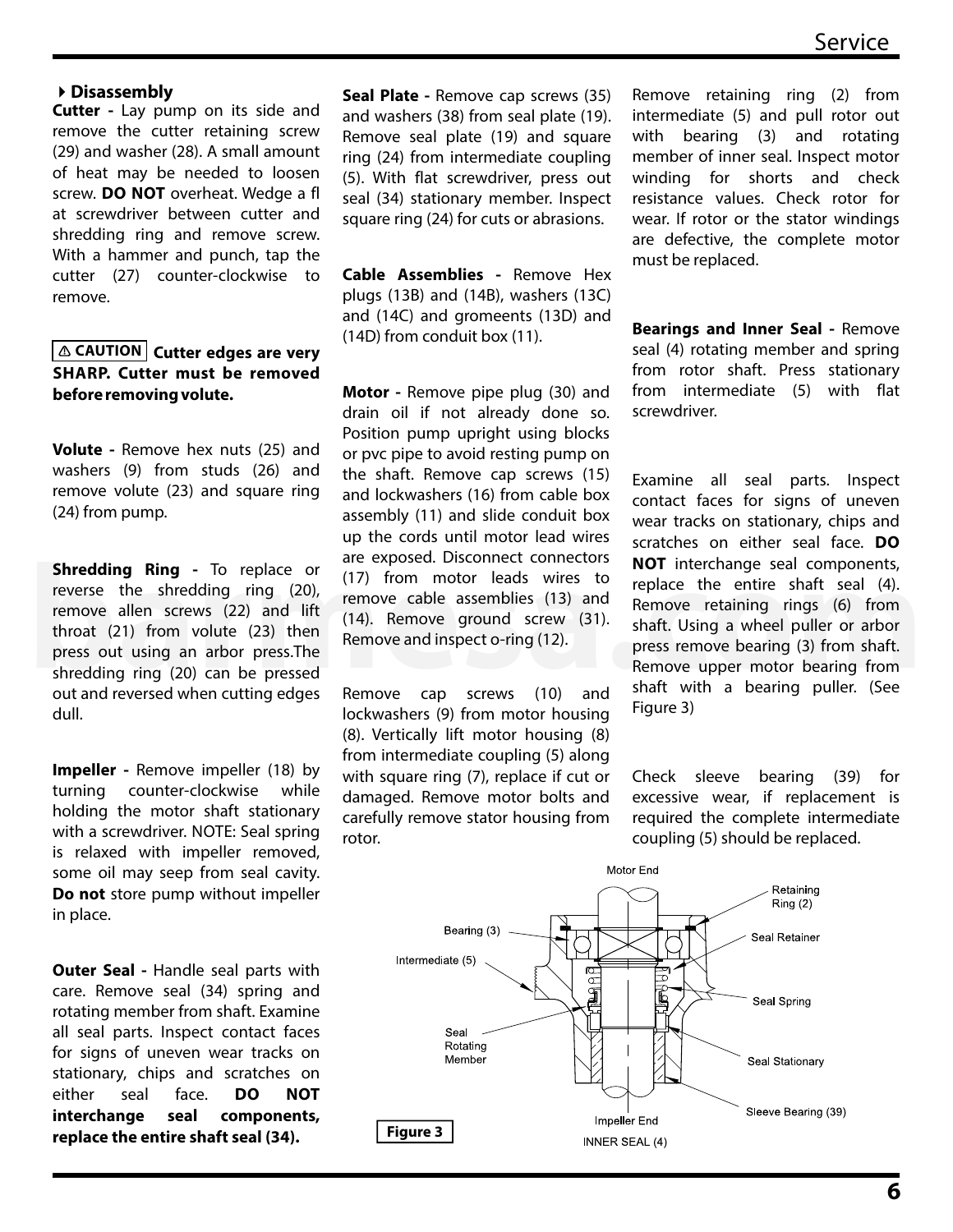**Moisture Probes -** Remove screws (37) and wire (33) from probes (36). Remove probes (36) from intermediate (5).



**IMPORTANT! - All parts must be clean before reassembly.**

#### 4**Reassembly**

**Moisture Probes -** Apply thread compound to thread on probes (36) and install in intermediate (5). Connect wires (33) with screws (37).

**Bearings -** Be careful not to damage the rotor shaft when replacing bearings. Using an arbor press, hold the rotor and press the upper bearing on the rotor shaft, applying force to the inner race of the bearing only. Replace upper retaing ring onto rotor shaft. In the same manner replace lower bearing (3) onto rotor shaft. Place lower retaining rings (6) onto shaft.

**Inner Seal - Clean and oil seal cavity** in intermediate coupling (5). Lightly oil **(Do not use grease)** outer surface of stationary member. Press seal's (4) stationary member firmly into intermediate coupling (5), using a seal tool or pipe.

Nothing should come in contact with the seal face except the seal tool. Be sure the stationary is in straight. Place seal's (4) retaining ring and spring over shaft until seated on shaft shoulder. Slide a bullet tool over rotor shaft threads. Lightly oil **(Do not use grease)** shaft, bullet, and inner surface of bellows on rotating member, with finished end away from motor, slide rotating member over bullet and onto shaft until it engages spring. Make sure spring is seated in retaining ring and spring is lined up on rotating member and not cocked or resting on bellows tail. (See Figure 3)

**Motor -** Slide rotor/shaft with bearing (3) and seal parts (4) into intermediate coupling (5) until bearing seats into intermediate coupling. Install retaining ring (2) into intermediate coupling (5). Place motor stator over rotor, lining up motor bolts with holes in intermediate coupling (5). Place end bell on top of motor and insert motor bolts and torque to 17 in/lb.

**Wiring Connections -** Set square ring (7) in grove on intermediate coupling (5). Pull wires through opening in top of motor housing (8) while lowering motor housing onto intermediate coupling (5). Insert capscrews (10) with lockwasher (9) through motor housing into intermediate and tighten. Place square ring (12) on motor housing (8). Place conduit box with cables next to motor housing and make wire connections (see Figure 5). Connect ground wire (42) with screw (31) to conduit box (11) if disconnected. replace lower bearing (3) onto rotor next to motor housing and make<br>
shaft. Place lower retaining rings (6) wire connections (see Figure 5).<br>
onto shaft.<br>
(31) to conduit box (11) if<br> **Inner Seal** - Clean and oil seal cavi

Check power cable (13) and control cable (14) for damage and replace complete conduit box and cable assembly if required.

Place conduit box (11) on motor housing (8) and insert capscrews (15) with washers (16) into motor housing and torque to 16 ft-lb.

**Cable Assemblies -** Power cable: place one friction ring (13C), grommet (13D), one friction ring (13C) and hex plug (13B) into conduit box (11). Control cable: place one friction ring (14C), grommet (14D), one friction ring (14C) and hex plug (14B) into conduit box (11). Torque hex plugs to 15 ft-lb to prevent leakage. See Figures 7 and 8.

**Seal Plate -** Lubricate and set square ring (24) in bottom groove of seal plate (19). Place seal plate (19) over shaft and onto intermediate coupling (5), being sure square ring (24) is not twisted and in the groove. Place two capscrews (35) with lockwashers (38) into seal plate and torque to 6.5 ft-lb.

**Outer Seal -** Clean and oil stationary seal cavity in seal plate (19). Slide seal guide tool over motor shaft. Lightly oil **(Do not use grease)** outer surface of seal's (34) stationary member.

Press stationary firmly into seal plate (19) using a seal pusher tool. Be sure the stationary member is in straight. Nothing but the seal tool is to come in contact with seal face. (Figure 4)



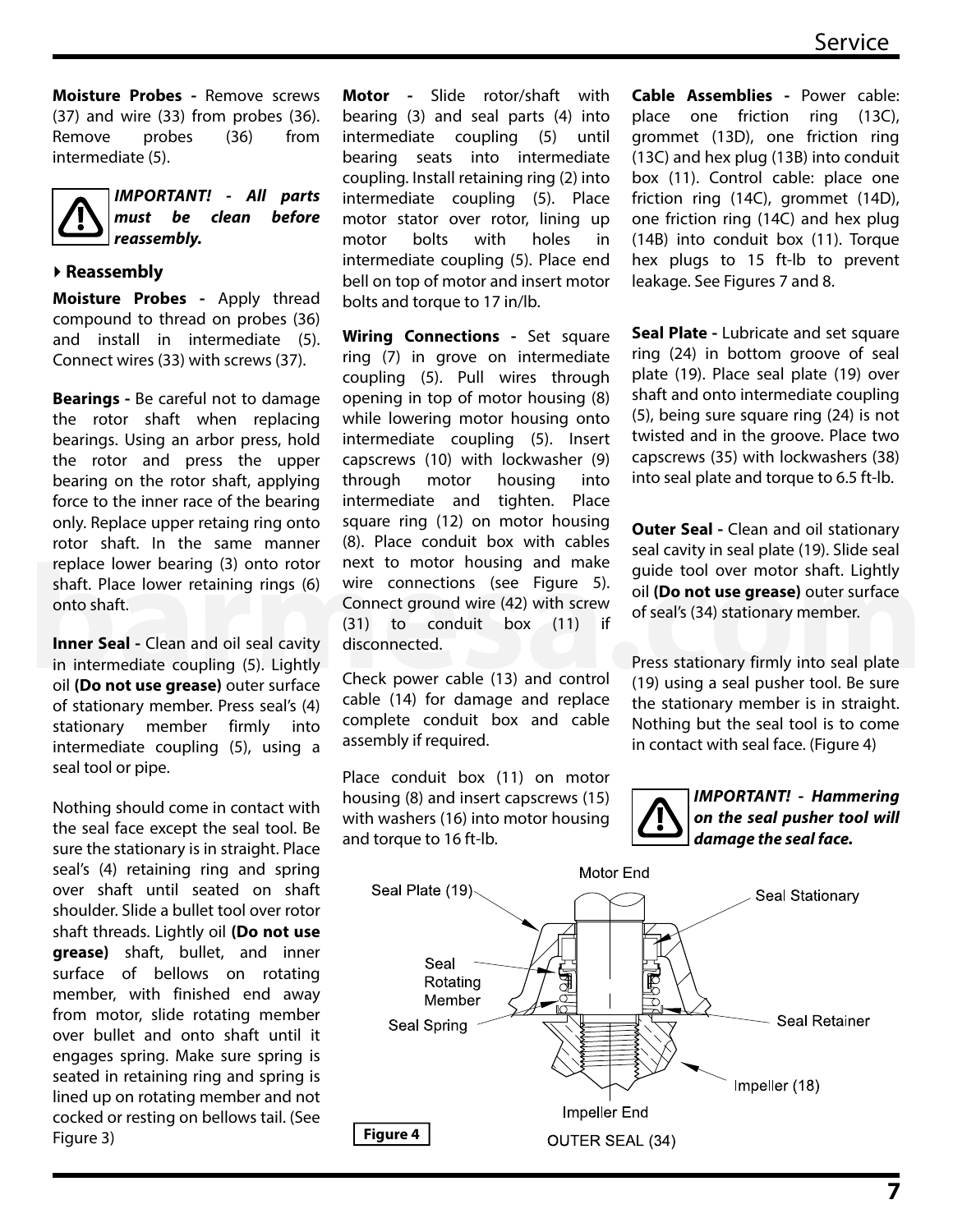With seal quide tool over motor shaft. Lightly oil **(Do not use grease)** guide, shaft and inner surface of bellows on rotating seal.

With lapped surface of rotating member facing inward toward stationary, slide rotating member over guide and onto shaft, using seal pusher tool, until lapped faces of stationary and rotating seal are together. Place spring over shaft and rotating member. Be sure it is seated on the retainer and not cocked or resting on bellows tail.

**Impeller -** Place impeller (18) on motor shaft, with machined step fitting inside the inside diameter of seal spring, by turning clockwise while holding shaft stationary with screwdriver.

**Shredding Ring -** Install shredding ring (27) into volute with the use of an arbor press. Assemble throat (21) into volute (23) with tree allen screws (22).

**Volute -** Lubricate square ring (24) and place in groove in bottom of seal plate (19). Place volute (23) on seal plate (19) being careful not to damage square ring (24). Place nuts (25) with lockwashers (9) onto studs (26) and torque evenly to 11 ft-lb.

**Cutter -** Screw radial cutter (27) onto shaft, turning it clockwise while holding the shaft stationary with a screwdriver. The radial cutter (27) should be flush with shredding ring (20), on suction side to within  $\pm$  .020. Place washer (28) on screw (29), apply green Loctite® on threads and place into shaft and tighten.

## SINGLE-PHASE 230V AC



| Figure 5     |                          |  |  |  |  |
|--------------|--------------------------|--|--|--|--|
| Cable        | <b>Motor Lead Number</b> |  |  |  |  |
| Green        | Green                    |  |  |  |  |
| <b>Black</b> | 4 run                    |  |  |  |  |
| Red          | 8 start                  |  |  |  |  |
| White        | 5 common                 |  |  |  |  |



| <b>Figure 5</b> |                          |  |  |  |  |  |
|-----------------|--------------------------|--|--|--|--|--|
| Cable           | <b>Motor Lead Number</b> |  |  |  |  |  |
| Green           | Green                    |  |  |  |  |  |
| <b>Black</b>    | 1 and $7$                |  |  |  |  |  |
| Red             | $2$ and $8$              |  |  |  |  |  |
| White           | 3 and 9                  |  |  |  |  |  |
|                 | 4, 5 and 6 together      |  |  |  |  |  |

#### T2)(T3)(T4)(T7)(T5)(T8)(T6)(T9 G )(L1)(L2)(L3 **RED WHITE** T1 L1BLACK<br>
– G GREEN THREE-PHASE 460V AC

MOTOR LEADS

| <b>Figure 5</b> |                          |  |  |  |  |
|-----------------|--------------------------|--|--|--|--|
| Cable           | <b>Motor Lead Number</b> |  |  |  |  |
| Green           | Green                    |  |  |  |  |
| <b>Black</b>    |                          |  |  |  |  |
| Red             | $\mathcal{P}$            |  |  |  |  |
| White           | ঽ                        |  |  |  |  |
|                 | 4 and 7 together         |  |  |  |  |
|                 | 5 and 8 together         |  |  |  |  |
|                 | 6 and 9 together         |  |  |  |  |



| <b>Figure 5</b>      |                    |  |  |  |  |
|----------------------|--------------------|--|--|--|--|
| <b>Control Cable</b> | <b>Lead Number</b> |  |  |  |  |
| <b>Black</b>         | L1 (Temperature)   |  |  |  |  |
| White                | L2 (Temperature)   |  |  |  |  |
| Red                  | L3 (Moisture)      |  |  |  |  |
| Orange               | L4 (Moisture)      |  |  |  |  |
| Green                | Ground             |  |  |  |  |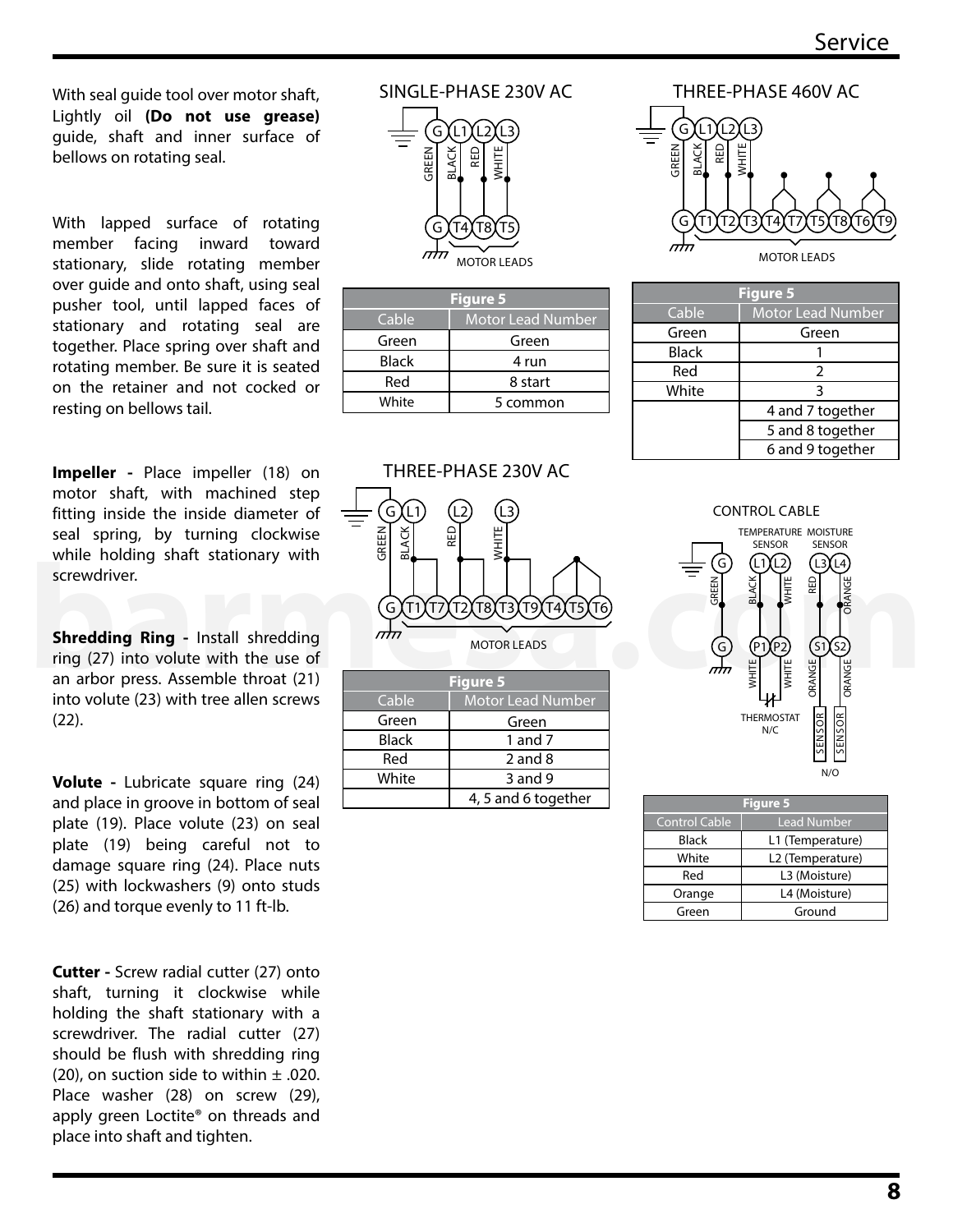

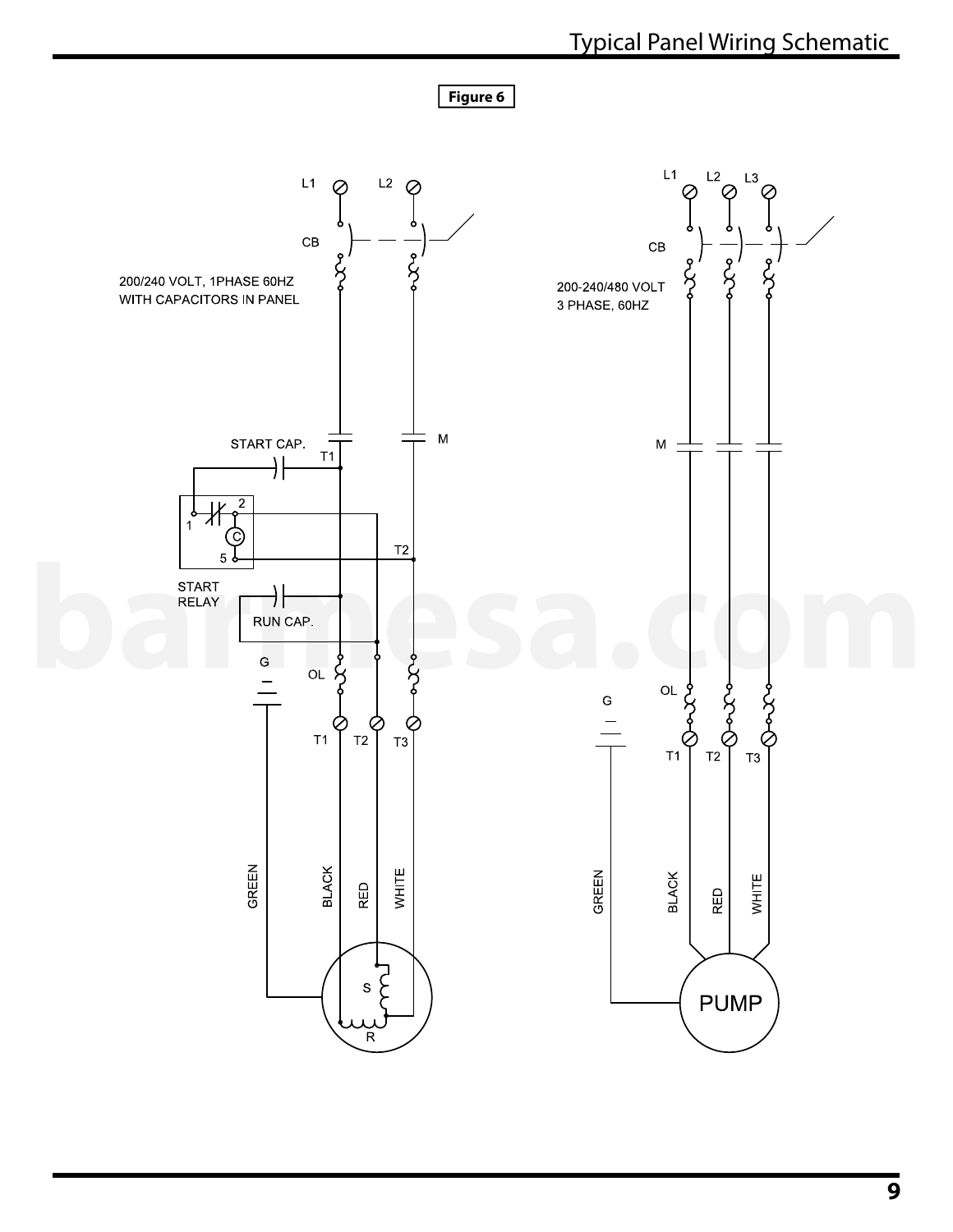

For Repair Part Please supply: Model Number and Serial as shown on Name Plate, and Part Description and Part Number as shown on Parts List.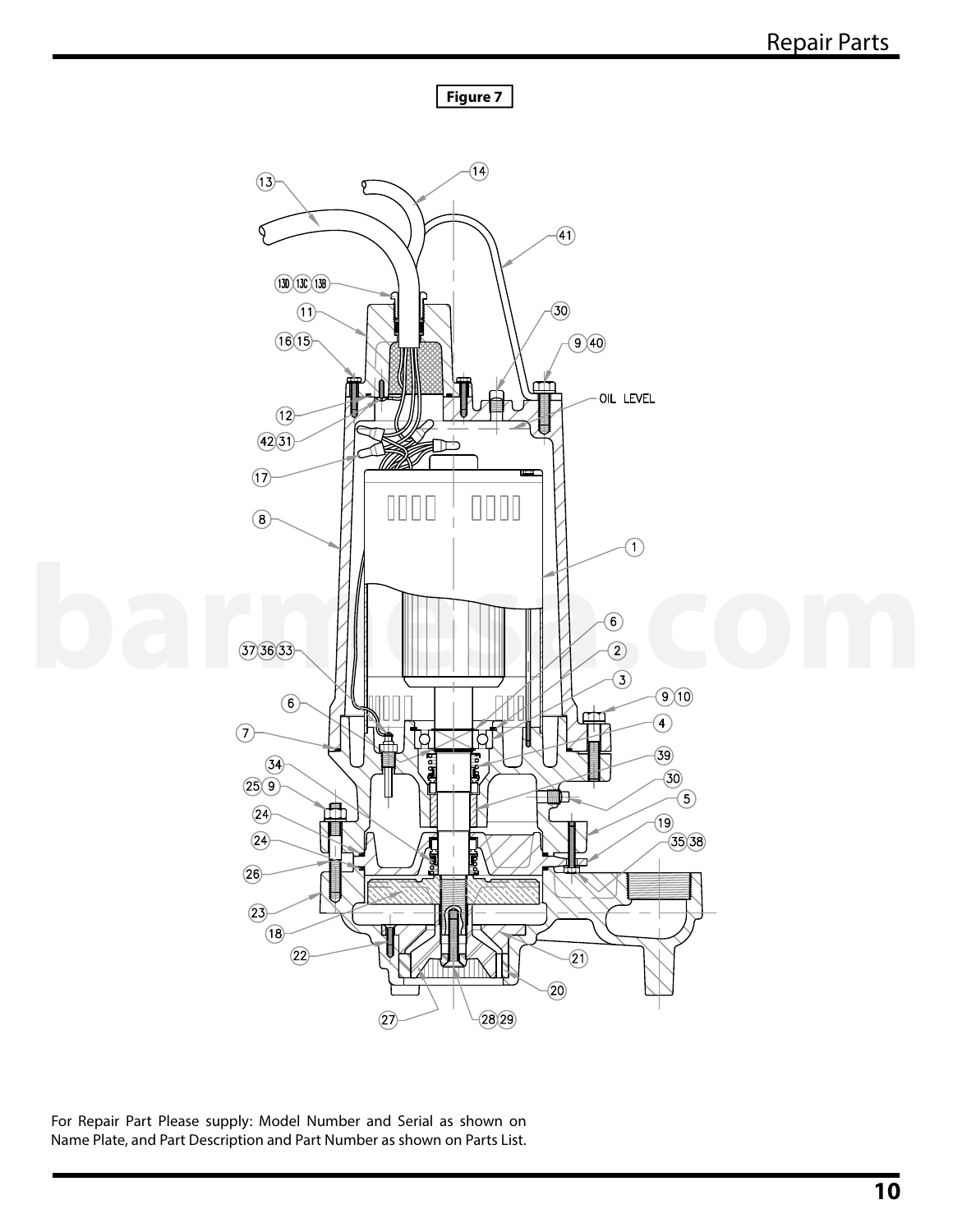



MOISTURE SENSOR

For Repair Part Please supply: Model Number and Serial as shown on Name Plate, and Part Description and Part Number as shown on Parts List.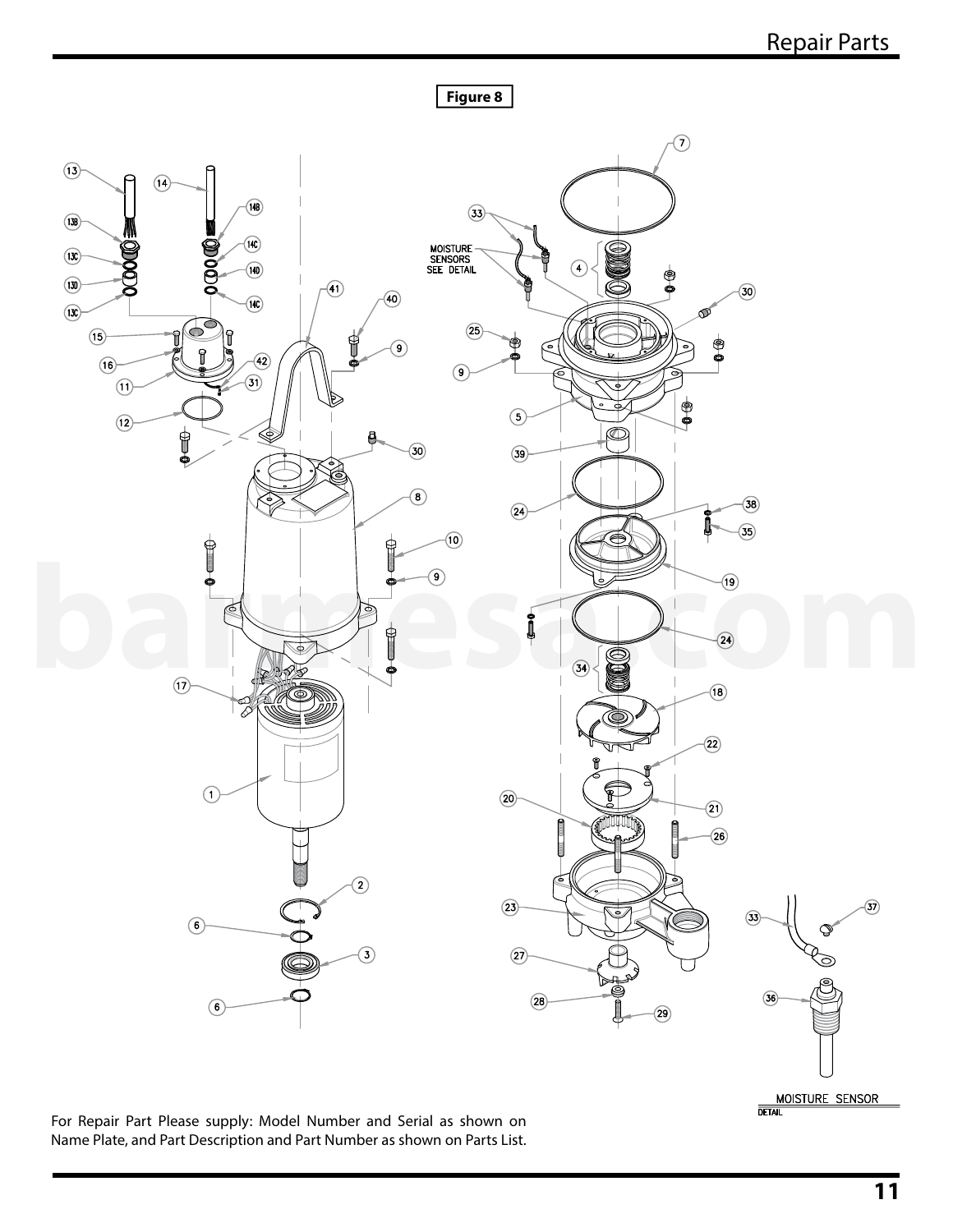|                     |                                | PART LIST                                        |                      |  |
|---------------------|--------------------------------|--------------------------------------------------|----------------------|--|
| ITEM   QTY.         |                                | <b>DESCRIPTION</b>                               | PART. No.            |  |
| $\mathbf{1}$        | $\mathbf{1}$                   | MOTOR:                                           |                      |  |
|                     |                                | 3 H.P., SINGLE PHASE 230V                        | 40040054             |  |
|                     |                                | 5 H.P., SINGLE PHASE 230V                        | 40040055             |  |
|                     |                                | 3 H.P., THREE PHASE 230/460V                     | 40040051             |  |
|                     |                                | 5 H.P., THREE PHASE 230/460V                     | 40040052             |  |
|                     |                                | 7.5 H.P., THREE PHASE 230/460V                   | 40040053             |  |
| $\overline{2}$<br>3 | $\overline{2}$                 | <b>RETAINING RING</b>                            | 31010004<br>31020022 |  |
| 4                   | $\overline{1}$<br>$\mathbf{1}$ | <b>BALL BEARING</b><br>SEAL INNER (# 0120SBP4RS) | 31030136             |  |
| 5                   | $\overline{1}$                 | BEARING HOUSING                                  | 03040026             |  |
| 6                   | $\mathbf{1}$                   | RETAINING RING                                   | 31010011             |  |
| 7                   | $\overline{1}$                 | SQUARE RING                                      | 92010087             |  |
| 8                   | $\overline{1}$                 | MOTOR HOUSING                                    | 03100011             |  |
| 9                   |                                | 10   LOCKWASER 7/16" SS                          | 91010071             |  |
| 10                  |                                | SCREW 7/16-14 x 2.25" SS                         | 91010348             |  |
| 11                  | $\overline{1}$                 | CONDUIT BOX & CABLE ASSEMBLY                     | 03100010             |  |
| 12                  | $\overline{1}$                 | 0-RING                                           | 92010063             |  |
|                     |                                | 13 40 Ft. POWER CABLE 4/10                       | 31030003             |  |
| 13B                 | $\overline{1}$                 | HEX HEAD PLUG                                    | 30400903             |  |
| 13C                 | $\overline{2}$                 | WASHER # 54746                                   | 91010055             |  |
| 13D                 | $\overline{1}$                 | <b>GROMMET</b>                                   | 92010001             |  |
|                     |                                | 14 40 Ft. CORD SET, MOIST & TEMP, CABLE 5/18     | 31030005             |  |
| 14B                 | $\overline{1}$                 | HEX HEAD PLUG                                    | 30400901             |  |
| 14C                 |                                | 2   WASHER # 21531                               | 91010057             |  |
| 14D                 | $\overline{1}$                 | <b>GROMMET</b>                                   | 92010005             |  |
| 15                  | $\overline{4}$                 | CAP SCREW 1/4-20UNC x 1.0" LG. SS                | 91010342             |  |
| 16                  | $\overline{4}$                 | LOCKWASHER 1/4" STAINLESS                        | 91010066             |  |
| 17                  |                                | WIRE CONNECTOR                                   | 94010012             |  |
|                     | 8                              | SINGLE PHASE 230V                                |                      |  |
|                     | 9                              | THREE PHASE 230V                                 |                      |  |
|                     | 11                             | THREE PHASE 460V                                 |                      |  |
| 18                  | $\overline{1}$                 | <b>IMPELLER</b>                                  |                      |  |
|                     |                                | 7.5 H.P. (6.46" STD. DIAMETER)                   | 03140079             |  |
|                     |                                | 5 H.P. (6.25" STD. DIAMETER)                     | 03140079B            |  |
|                     |                                | 3 H.P. (5.00" STD. DIAMETER)                     | 03140079C            |  |
| 19                  | $\overline{1}$                 | SEAL PLATE                                       | 03180028             |  |
| 20                  | $\overline{1}$                 | SHREDDING RING                                   | 31010020<br>03190021 |  |
| 21                  | $\overline{1}$                 | <b>THROAT</b><br>SCREW, 1/4-20 x .75" SS         | 91010397             |  |
| 22<br>23            | -3<br>$\overline{1}$           | <b>VOLUTE</b>                                    | 03090083             |  |
| 24                  | $\overline{2}$                 | SQUARE RING                                      | 92010081             |  |
| 25                  | -4                             | HEX NUT 7/16-14 SS                               | 91010434             |  |
| 26                  | 4                              | STUD 7/16-14 x 3.25" SS                          | 91010379             |  |
| 27                  | -1                             | RADIAL CUTTER                                    | 31030301             |  |
| 28                  | $\overline{1}$                 | WASHER, SS                                       | 30400426             |  |
| 29                  | -1                             | SCREW 3/8-16 x 1.75" SS                          | 91010398             |  |
| 30                  | $\overline{2}$                 | PIPE PLUG 1/4"                                   | 93010143             |  |
| 31                  |                                | GROUND SCREW 3/16" x 1/2"                        | 91010408             |  |
| 32                  |                                | 2.38 Gal MOTOR OIL (HOUSING & SEAL CAVITY)       | 31010031             |  |
| 33                  | -2                             | WIRE ASSY, MOISTURE SENSOR                       | 31030011             |  |
| 34                  | -1                             | SEAL, OUTER (0118BVS4SS)                         | 31030137             |  |
| 35                  | $\overline{2}$                 | SCREW 5/16-18 x 1.25" SS                         | 91010365             |  |
| 36                  | -2                             | $\vert$ MOISTURE SENSOR $\#$ 39383               | 31160001             |  |
| 37                  | -2                             | MACHINE SCREW MOIST, 6-32 x 1/4" SS              | 91010403             |  |
| 38                  | $\overline{2}$                 | LOCKWASHER 5/16" SS                              | 91010060             |  |
| 39                  | -1                             | <b>BEARING SLEEVE</b>                            | 30400624             |  |
| 40                  | $\overline{2}$                 | SCREW 7/16-14 x 1-1/4" SS                        | 91010366             |  |
| 41                  |                                | LIFTING BAIL                                     | 30400843             |  |
| 42                  |                                | ROUND TERMINAL 3/16                              | 94010043             |  |

For Repair Part Please supply: Model Number and Serial as shown on Name Plate, and Part Description and Part Number as shown on Parts List.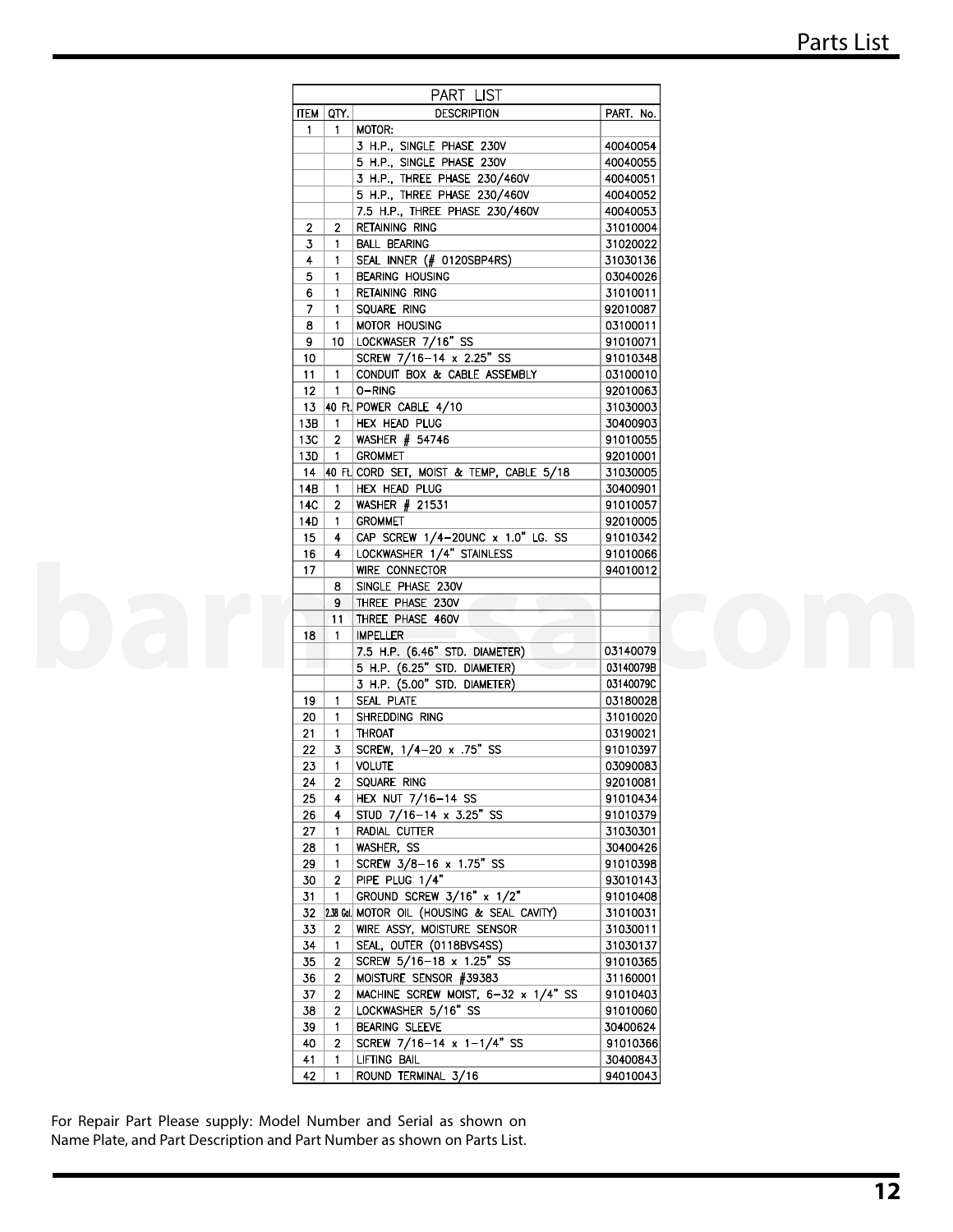## **Risk of electric shock. Always disconnect the pump from the power source before handling inspections or repairs.**

| Symptom                                                                                                                                                               | <b>Possible Cause(s)</b>                                                                                                                                                                                                                                                                                                                                                                           | <b>Corrective Action</b>                                                                                                                                                                                                                                                                                                                                                                                                                                                                                                            |
|-----------------------------------------------------------------------------------------------------------------------------------------------------------------------|----------------------------------------------------------------------------------------------------------------------------------------------------------------------------------------------------------------------------------------------------------------------------------------------------------------------------------------------------------------------------------------------------|-------------------------------------------------------------------------------------------------------------------------------------------------------------------------------------------------------------------------------------------------------------------------------------------------------------------------------------------------------------------------------------------------------------------------------------------------------------------------------------------------------------------------------------|
| Pump will not run                                                                                                                                                     | 1. Poor electrical connection, blown fuse, tripped<br>breaker or other interruption of power;<br>improper power supply<br>2. Motor or switch inoperative (go to manual<br>operation)<br>2a. Float movement restricted<br>2b. Switch will not activate pump or is defective<br>2c. Defective motor<br>3. Insufficient liquid level                                                                  | 1. Check all electrical connections for security.<br>Have electrician measure current in motor leads,<br>if current is within $\pm$ 20% of locked rotor Amps,<br>impeller is probably locked. If current is 0,<br>overload may be tripped. Remove power, allow<br>pump to cool, then re-check current.<br>2a. Reposition pump or clean basin as required to<br>provide adaquate clearance for float<br>2b. Disconnect level control. Set ohmmeter for a                                                                             |
| Pump will not turn off                                                                                                                                                | 2a. Float movement restricted<br>2b. Switch will not activate pump or is defective<br>4. Excessive inflow or pump not properly sized for<br>application<br>9. Pump may be air locked causing pump not to flow<br>14. H-O-A switch on panel is in "HAND" position                                                                                                                                   | low rang, such as 100 ohms full scale and<br>connect to level control leads. Actuate level<br>control manually and check to see that<br>ohmmeter shows zero ohms for closed switch<br>and full scale for open switch. (Float Switch)<br>2c. Check winding insulation (Megger Test) and<br>winding resistance. If check is outside of range,                                                                                                                                                                                         |
| Pump hums but doesn't run                                                                                                                                             | 1. Incorrect low voltage<br>8. Impeller jammed or loose on shaft, or inlet<br>plugged                                                                                                                                                                                                                                                                                                              | dry and re-check. If still defective, replace per<br>service instructions.<br>3. Make sure liquid level is above the pump                                                                                                                                                                                                                                                                                                                                                                                                           |
| Pump delivers insufficient capacity                                                                                                                                   | 1. Incorrect low voltage<br>4. Excessive inflow or pump not properly sized for<br>application<br>5. Discharge restricted<br>6. Check valve partially closed or installed backwards<br>7. Shut-off valve closed<br>8. Impeller jammed or loose on shaft, or inlet<br>plugged<br>9. Pump may be air locked causing pump not to flow<br>10. Piping fixtures leaking or discharge before the<br>nozzle | 4. Re-check all sizing calculations to determine<br>proper pump size.<br>5. Check discharge line for restrictions, including<br>ice if line passes through or into cold areas.<br>6. Remove and examine check valve for proper<br>installation and freedom of operation<br>7. Open valve<br>8. Check impeller for freedom of operation,<br>security and condition. Clean impeller cavity<br>and inlet of any obstruction<br>9. Loosen union slightly to allow trapped air to<br>escape. Verify that turn-off level of switch is set |
| Pump cycles too frequently or runs periodically<br>when fixtures are not in use                                                                                       | 6. Check valve partially closed or installed backwards<br>11. Fixtures are leaking<br>15. Ground water entering basin                                                                                                                                                                                                                                                                              | so that the suction is always flooded. Clean vent<br>hole<br>10. Check rotation. If power supply is three phase,                                                                                                                                                                                                                                                                                                                                                                                                                    |
| Pump shuts off and turns on independent of<br>switch, (trips thermal overload protector).<br><b>CAUTION!</b> Pump may start unexpectedly.<br>Disconnect power supply. | 1. Incorrect low voltage<br>4. Excessive inflow or pump not properly sized for<br>application<br>8. Impeller jammed or loose on shaft, or inlet<br>plugged<br>12. Excessive water temperature (internal<br>protection only)                                                                                                                                                                        | reverse any two of three power supply leads to<br>ensure proper impeller rotation<br>11. Repair fixtures as required to eliminate leakage<br>12. Check pump temperature limits and fluid<br>temperature<br>13. Replace portion of discharge pipe with flexible<br>connector or tighten existing piping.                                                                                                                                                                                                                             |
| Pump operates noisily or vibrates excessively                                                                                                                         | 2c. Worn bearings, motor shaft bent<br>5. Debris in impeller cavity or broken impeller<br>10. Pump running backwards<br>13. Piping attachments to building structure too<br>loose or rigid                                                                                                                                                                                                         | 14. Turn to automatic position<br>15. Check for leaks around basin inlet and outlets                                                                                                                                                                                                                                                                                                                                                                                                                                                |

**NOTE:** Barmesa Pumps assumes no responsibility for damage or injury due to disassembly in the field. Disassembly of the pumps or supplied accessories other than at Barmesa Pumps or its authorized service centers, automatically voids warranty.